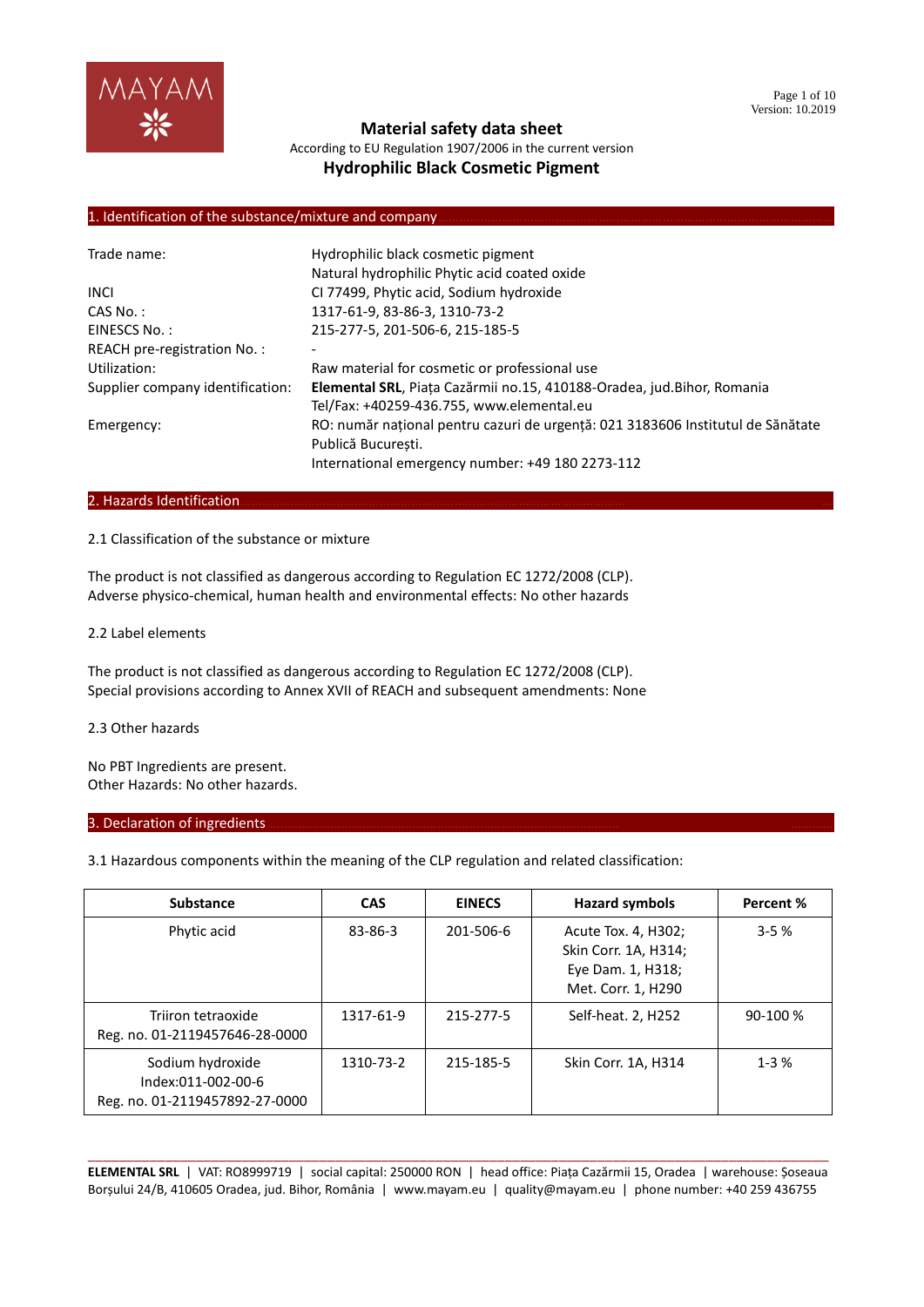

According to EU Regulation 1907/2006 in the current version **Hydrophilic Black Cosmetic Pigment**

#### 4. First aid measures………………………………………………………………………………………… ………

4.1 Description of first aid measures

In case of skin contact: Wash with plenty of water and disinfectant/non-abrasive soap. In case of eye contact: Wash immediately with water. In case of ingestion: Do not induce vomiting, get medical attention showing the MSDS and hazards label.

In case of inhalation: Remove casualty to fresh air and keep warm and at rest.

4.2 Most important symptoms and effects, both acute and delayed Not Available

4.3 Indication of any immediate medical attention and special treatment needed None

#### 5. Fire fighting measures.

#### 5.1 Extinguishing media

Suitable extinguishing media: Water, CO<sub>2</sub>, foam, chemical powders, according to the materials involved in the fire. In case of fire, use foam, dry chemical, CO2. Unsuitable extinguishing media: None in particular.

5.2 Special hazards arising from the substance or mixture

Do not inhale explosion and combustion gases. Burning produces heavy smoke.

5.3 Advice for fire-fighters

Use suitable breathing apparatus. Collect contaminated fire extinguishing water separately. This must not be discharged into drains. Move undamaged containers from immediate hazard area if it can be done safely.

6. Accidental release measures.

6.1 Personal precautions, protective equipment and emergency procedures

Wear personal protection equipment. Remove persons to safety. See protective measures under point 7 and 8.

6.2 Environmental precautions

Do not allow to enter into soil/subsoil. Do not allow to enter into surface water or drains. Retain contaminated washing water and dispose of it following local legislation. In case of gas escape or of entry into waterways, soil or drains, inform the responsible authorities if required.

6.3 Methods and material for containment and cleaning up

Suitable material for cleaning up: dry and inert absorbing material (e.g. vermiculite, sand, earth). Wash with plenty of water.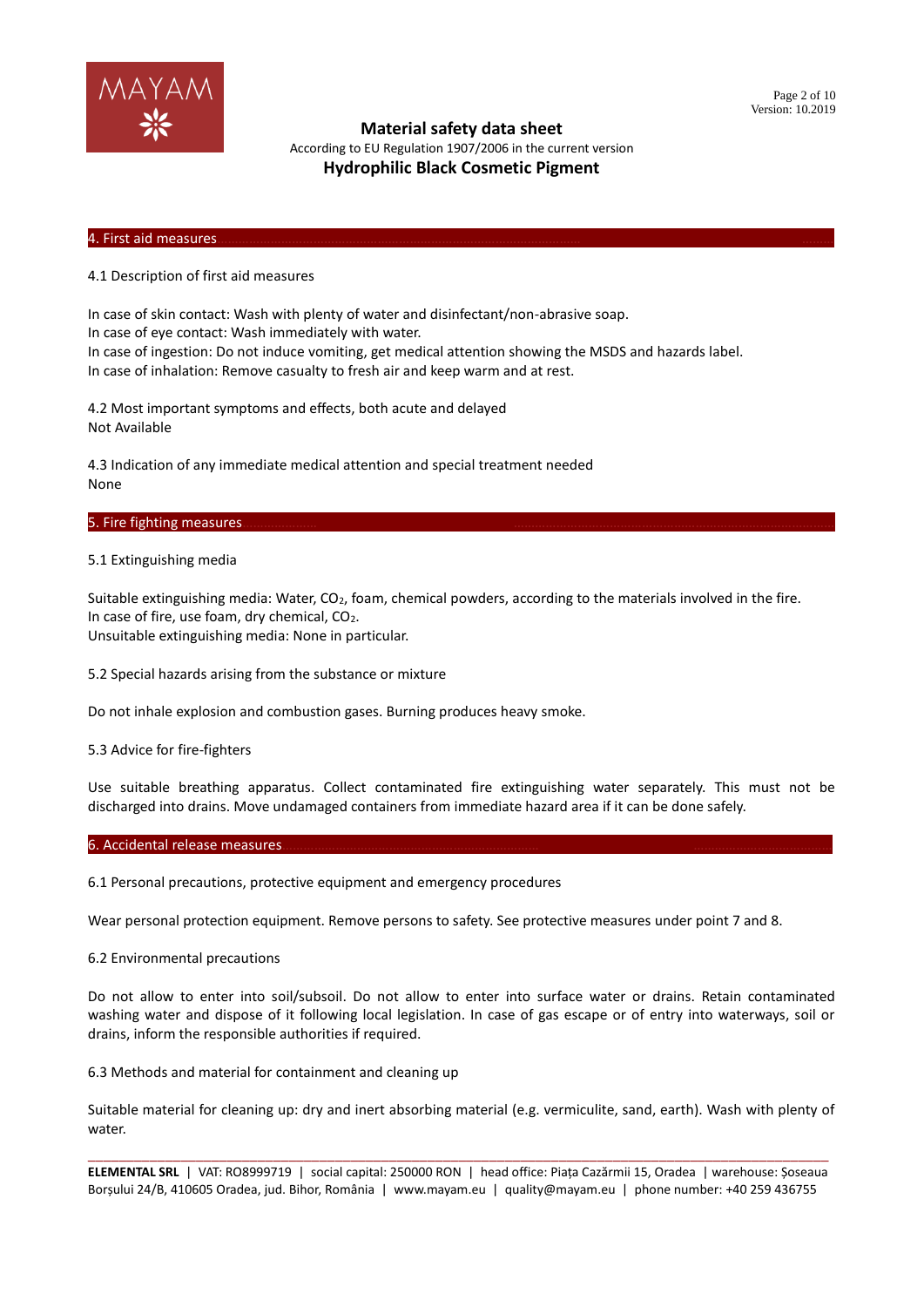

According to EU Regulation 1907/2006 in the current version **Hydrophilic Black Cosmetic Pigment**

6.4 Reference to other sections See also section 8 and 13. 7. Handling and storage.

7.1 Precautions for safe handling:

Avoid contact with skin and eyes, inhalation of vapors and mists. Do not eat or drink while working. See also section 8 for recommended protective equipment.

7.2 Conditions for safe storage, including any incompatibilities Store in a tightly closed container in a cool, dry, well-ventilated area. Incompatible materials: None in particular. Instructions regarding storage premises: Adequately ventilated premises.

7.3 Specific end use(s) Recommendation(s): Storage temperature < 25°C Industrial sector specific solutions: None in particular.

## 8. Exposure controls / personal protection.



## 8.1 Control parameters

#### Community Occupational Exposure Limits (OEL):

| Component         | <b>OEL Type</b> | Country                      | Long Term<br>mg/m <sup>3</sup> | <b>Long Term</b><br>ppm      | <b>Short Term</b><br>mg/m <sup>3</sup> | <b>Short</b><br><b>Term</b><br>ppm | <b>Notes</b>             |
|-------------------|-----------------|------------------------------|--------------------------------|------------------------------|----------------------------------------|------------------------------------|--------------------------|
| <b>BLACK IRON</b> | <b>ACGIH</b>    | $\overline{\phantom{a}}$     | 5                              | $\overline{\phantom{a}}$     | $\overline{\phantom{a}}$               | $\overline{\phantom{a}}$           | $\overline{\phantom{a}}$ |
| <b>OXIDE</b>      | <b>NATIONAL</b> | France                       | 10                             | $\overline{\phantom{a}}$     | $\overline{\phantom{a}}$               | $\overline{\phantom{a}}$           | Total dust               |
|                   | <b>NATIONAL</b> | France                       | 5                              |                              |                                        |                                    | Alveolary dust           |
| SODIUM            | <b>ACGIH</b>    | $\qquad \qquad \blacksquare$ | $\overline{\phantom{a}}$       | $\qquad \qquad \blacksquare$ | $\overline{2}$                         | $\overline{\phantom{a}}$           |                          |
| <b>HYDROXIDE</b>  | <b>NATIONAL</b> | France                       | $\overline{2}$                 | $\overline{\phantom{a}}$     |                                        | $\overline{\phantom{0}}$           |                          |
|                   | NATIONAL        | Spain                        |                                | $\qquad \qquad \blacksquare$ | 2                                      |                                    |                          |
|                   | <b>NATIONAL</b> | Finland                      |                                | $\qquad \qquad \blacksquare$ | $\overline{2}$                         |                                    |                          |
|                   | <b>NATIONAL</b> | Poland                       | 0.5                            | ۰                            | 1                                      |                                    |                          |
|                   | <b>NATIONAL</b> | Czech<br>Republic            | $\mathbf{1}$                   |                              | $\overline{2}$                         |                                    |                          |
|                   | NATIONAL        | Portugal                     | ٠                              | $\qquad \qquad \blacksquare$ | $\overline{\phantom{a}}$               | $\overline{\phantom{a}}$           |                          |
|                   | NATIONAL        | United<br>Kingdom            |                                | $\qquad \qquad \blacksquare$ | $\overline{2}$                         |                                    |                          |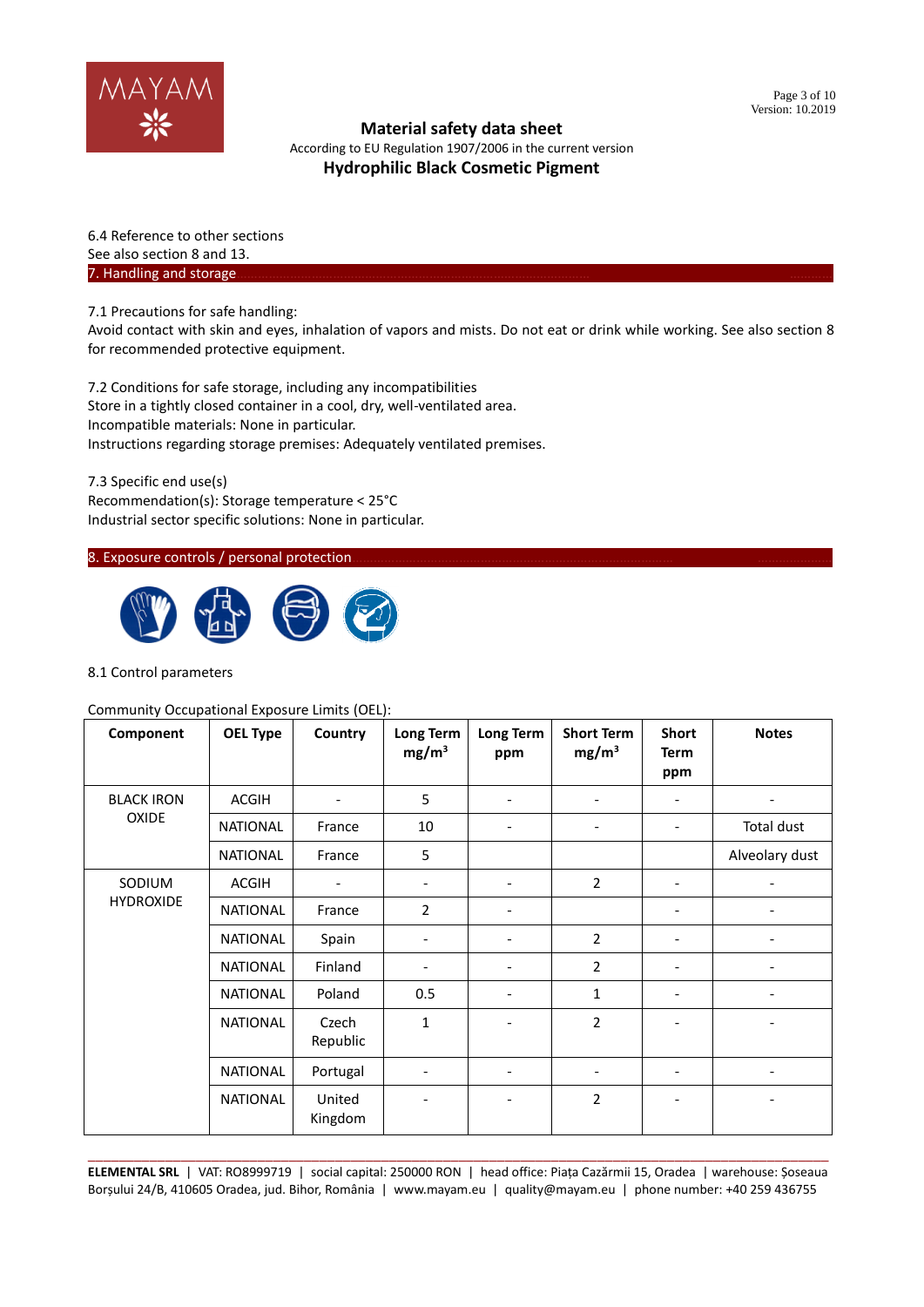

According to EU Regulation 1907/2006 in the current version **Hydrophilic Black Cosmetic Pigment**

8.2 Exposure controls Eye/face protection: Eye glasses with side protection. Skin protection: Chemical protection clothing. Hand protection: NBR (nitrile rubber). Respiratory protection: Filtering Half-face mask (DIN EN 149). Hygienic and Technical measures: Not Available

## 9. Physical and chemical properties

9.1 Information on physical and chemical properties

Appearance: powder Color: black Odor: odorless Relative density (d 20 / 20): NA Refractive index at 20°C: NA Optical rotation (°): NA Flash point: NA Odor threshold: NA pH: 5.50 Melting point / freezing point: NA Initial boiling point and boiling range: NA Evaporation rate: NA Flammability (solid, gas): NA Upper / lower flammability or explosive limits: NA Vapor tension: NA Vapor density: NA Solubility in water: hydrophilic Lipid solubility: Insoluble Partition coefficient: n-octanol / water NA Auto-ignition temperature: NA Decomposition temperature: NA Viscosity: NA Explosive properties: NA Oxidizing properties: NA

9.2 Other information

Substance group relevant properties: Not Available Miscibility: Not Available Conductivity: Not Available

## 10. Stability and reactivity.

10.1 Reactivity

Stable under normal conditions.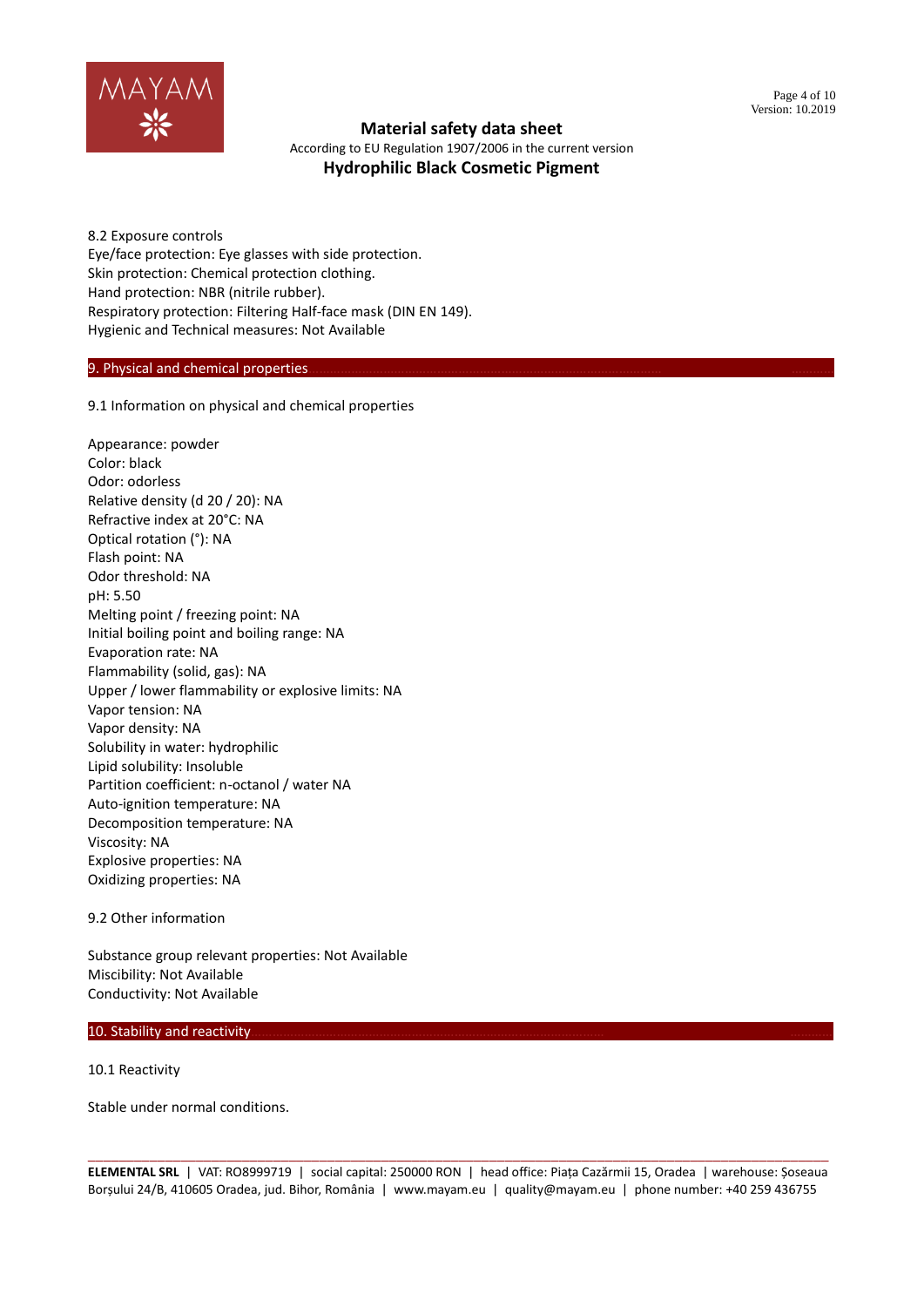

According to EU Regulation 1907/2006 in the current version **Hydrophilic Black Cosmetic Pigment**

10.2 Chemical stability Data not Available.

10.3 Possibility of hazardous reactions Burning produces carbon monoxide and/or carbon dioxide.

10.4 Conditions to avoid Stable under normal conditions of temperature and pressure.

10.5 Incompatible materials Avoid strong oxidizing agents, peroxides, acids, alkali metals.

10.6 Hazardous decomposition products Burning produces carbon monoxide and/or carbon dioxide.

## 11. Toxicological information.

11.1 Information on toxicological effects

Toxicological Information of the Preparation: a) skin corrosion/irritation: Skin Irritant: No Irritant effect - OCDE 439 Episkin b) serious eye damage/irritation: Eye Irritant No Irritant effect - OCDE 437 BCOP OCDE 492 EpiOcular on LC985PHY (0-2% of Phytic acid) Toxicological information on main components of the mixture: Triiron tetraoxide a) carcinogenicity: - Carcinogeneticy Rat Negative - Genotoxicity Negative OCDE 473 OCDE 471 In vitro mammalian chromosome aberration test: OCDE 473 (hamster) Reverse mutational assay (Ames test):OCDE 471 (Salmonella typhimurium) b) reproductive toxicity Reproductive Toxicity Negative c) respiratory or skin sensitization Inhalation Sensitization Rat 5000.00000 mg/kg d) skin corrosion/irritation Skin Irritant Rabbit No Irritant effect 24h OCDE 404 e) serious eye damage/irritation Eye Irritant Rabbit No Irritant effect OCDE 405 f) acute toxicity LD50 Oral Rat > 5000.00000 mg/kg Standard acute method No Observed Adverse Effect Level (NOAEL) OECD 413 Inhalation Rat = 4.70000 mg/m<sup>3</sup> Phytic acid a) skin corrosion/irritation Skin Irritant Yes due to pH<2 b) serious eye damage/irritation Eye Irritant Yes due to pH<2 c) acute toxicity LD50 Oral Mouse = 0.90000 g/kg LD50 Oral Rat = 0.40000 g/kg Sodium hydroxide a) respiratory or skin sensitization Inhalation Sensitization Positive b) skin corrosion/irritation Skin Corrosive Positive c) serious eye damage/irritation Eye Corrosive Positive Sub-acute and Chronic Toxicity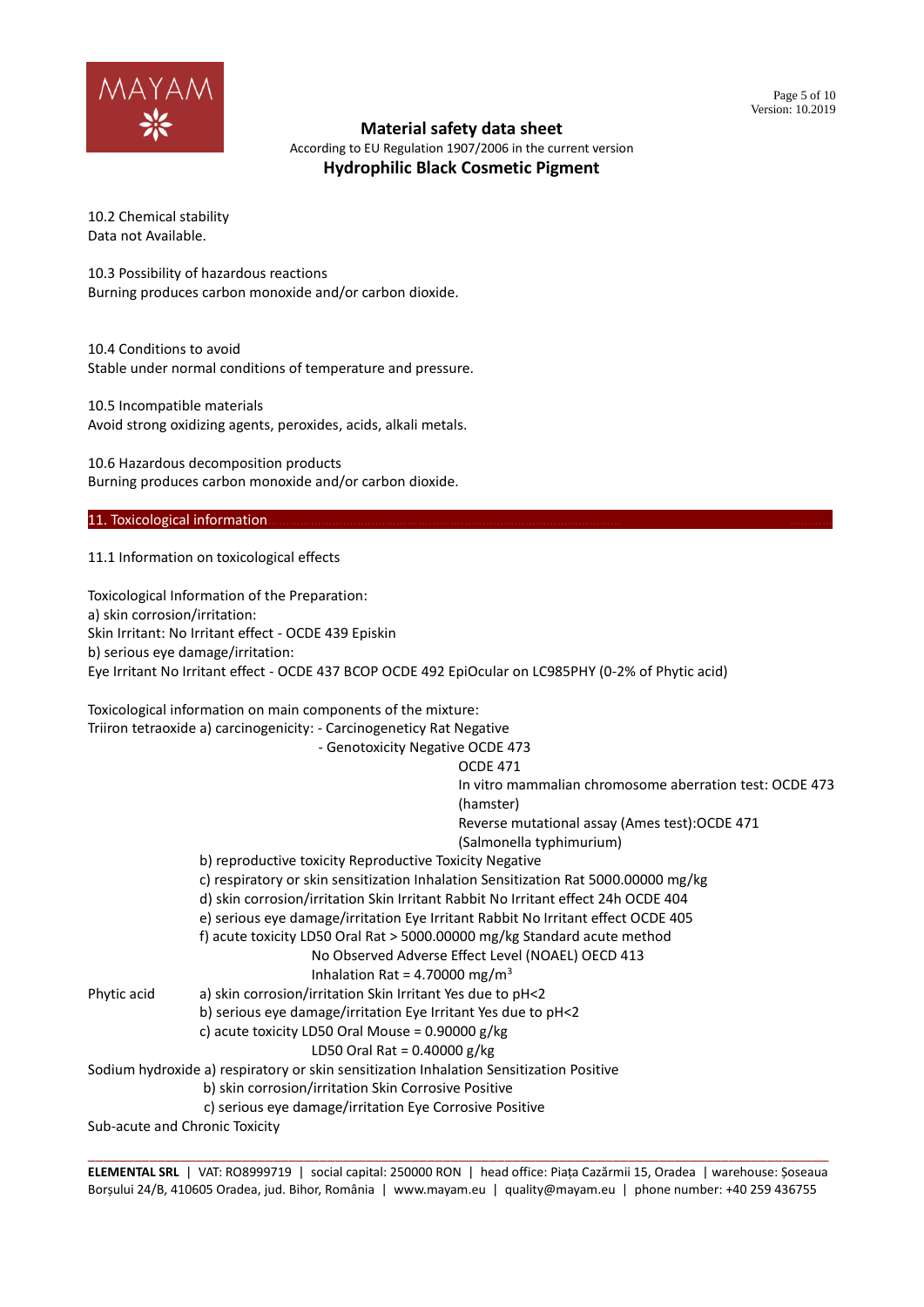

#### Page 6 of 10 Version: 10.2019

# **Material safety data sheet**

According to EU Regulation 1907/2006 in the current version

# **Hydrophilic Black Cosmetic Pigment**

| Component                                  | <b>CMR</b><br>Properties | <b>Effect</b><br>dose | <b>Value</b> | <b>Exposure</b><br>time | <b>Species</b> | <b>Method</b> | <b>Evaluation</b> | Remark                                            |
|--------------------------------------------|--------------------------|-----------------------|--------------|-------------------------|----------------|---------------|-------------------|---------------------------------------------------|
| Triiron<br>tetraoxide                      | Chronic<br>inhalative    | ۰                     |              |                         | -              |               |                   | Potential<br>chronic<br>respiratory<br>irritation |
| 12. Ecological information<br><b>SALES</b> |                          |                       |              |                         |                |               |                   |                                                   |

12.1 Toxicity

Adopt good working practices, so that the product is not released into the environment. Eco-toxicity:

List of Eco-Toxicological properties of the components

| Quantity  | Component          | Ident. Numb.                    | <b>Ecotox Data</b>                                                                 |
|-----------|--------------------|---------------------------------|------------------------------------------------------------------------------------|
| $90-100%$ | Triiron tetraoxide | CAS: 1317-61-9<br>EC: 215-277-5 | a) Bacteria toxicity: $ECO > 1000.00000$ mg/l 24h - Static<br>test EU C.2          |
|           |                    |                                 | b) Aquatic acute toxicity: LCO Fish >1000.00000 mg/l<br>48h - Static test OCDE 203 |
| $1 - 3%$  | Sodium hydroxide   | CAS: 1310-73-2<br>EC: 215-185-5 | a) Aquatic acute toxicity: LC50 Fish <189.00000 mg/l<br>96h IUCLID - static        |

## 12.2 Persistence and degradability

| Component          | <b>Persistence/Degradability:</b> |
|--------------------|-----------------------------------|
| Triiron tetraoxide | Not Biodegradable                 |
| Phytic acid        | Rapidly Biodegradable             |

#### 12.3 Bioaccumulative potential

| Component          | <b>Bioaccumulation</b> |
|--------------------|------------------------|
| Triiron tetraoxide | Not bioaccumulative    |
| Sodium hydroxide   | Not bioaccumulative    |

12.4 Mobility in soil

| Component          | <b>Mobility in soil</b> |
|--------------------|-------------------------|
| Triiron tetraoxide | Not mobile              |

## 12.5 Results of PBT and vPvB assessment No PBT Ingredients are present

12.6 Other adverse effects Not Available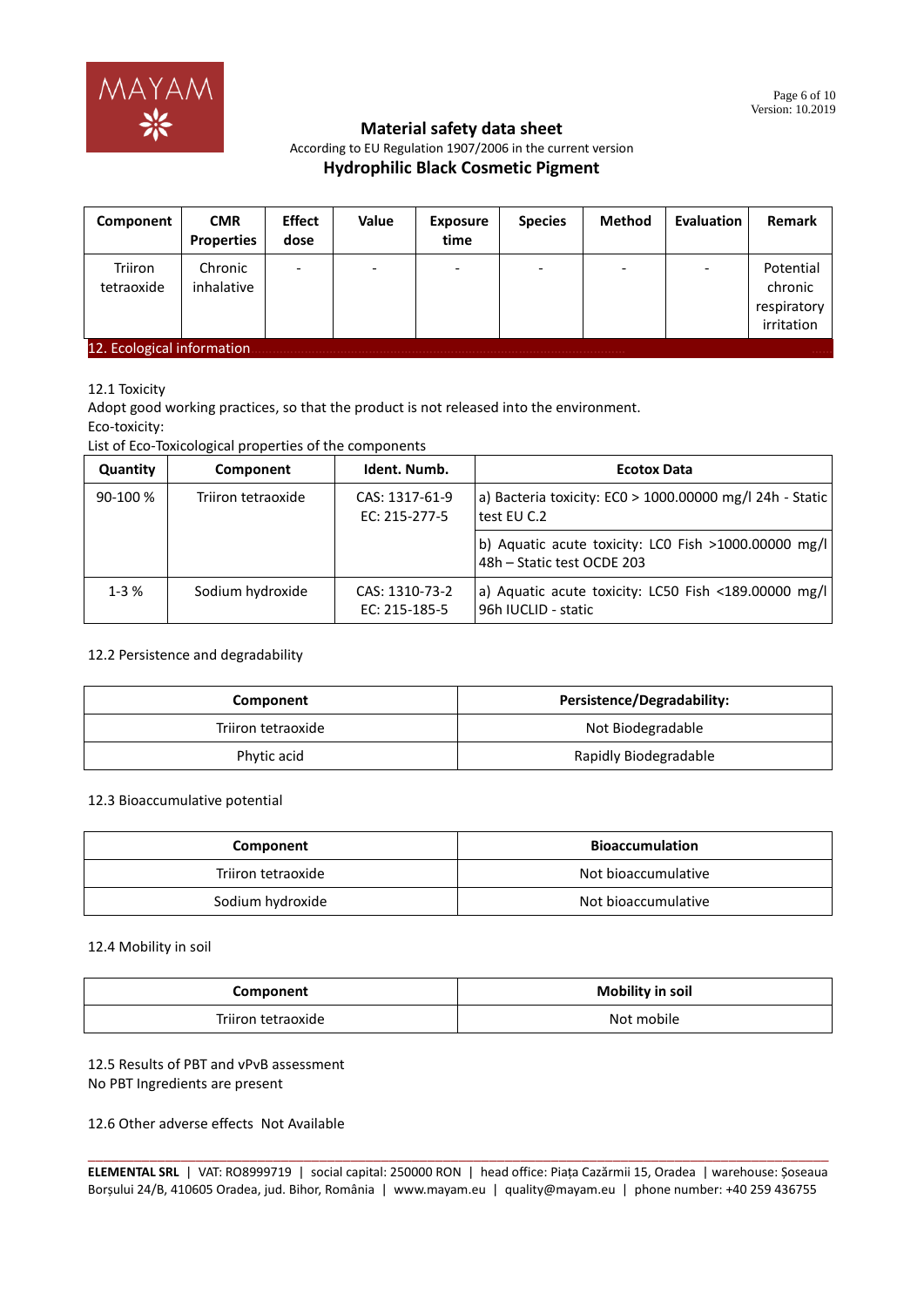

According to EU Regulation 1907/2006 in the current version **Hydrophilic Black Cosmetic Pigment**

#### 13. Disposal considerations

13.1 Waste treatment methods

Recover if possible. In so doing, comply with the local and national regulations currently in force.

#### 14. Transport information.

14.1 UN number ADR: - IMDG: - IATA: - Customs Code: -

14.2 UN shipping name ADR: Not dangerous goods IMDG: Not dangerous goods IATA: Not dangerous goods

14.3 Class of danger for transport ADR: - IMDG: - IATA: -

14.4 Packing group ADR: - IMDG: - IATA: -

15. Regulatory information

15.1 Safety, health and environmental regulations/legislation specific for the substance or mixture

Dir. 98/24/EC (Risks related to chemical agents at work) Dir. 2000/39/EC (Occupational exposure limit values) Regulation (EC) n. 1907/2006 (REACH) Regulation (EC) n. 1272/2008 (CLP) Regulation (EC) n. 790/2009 (ATP 1 CLP) and (EU) n. 758/2013 Regulation (EU) n. 286/2011 (ATP 2 CLP) Regulation (EU) n. 618/2012 (ATP 3 CLP) Regulation (EU) n. 487/2013 (ATP 4 CLP) Regulation (EU) n. 944/2013 (ATP 5 CLP) Regulation (EU) n. 605/2014 (ATP 6 CLP) Regulation (EU) n. 2015/1221 (ATP 7 CLP) Regulation (EU) n. 453/2010 (Annex II) Restrictions related to the product or the substances contained according to Annex XVII Regulation (EC) 1907/2006 (REACH) and subsequent modifications: Restrictions related to the product: 3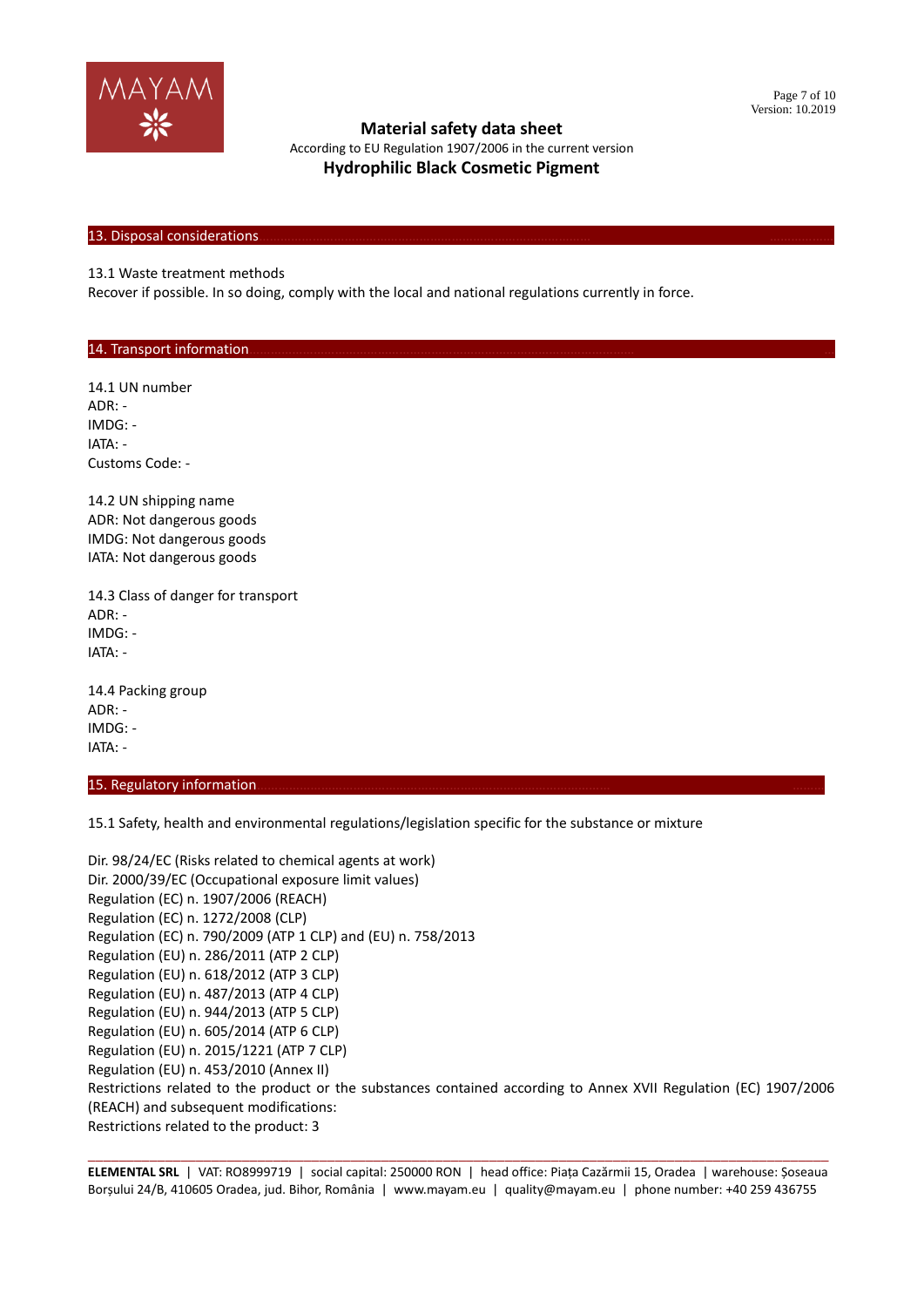

According to EU Regulation 1907/2006 in the current version **Hydrophilic Black Cosmetic Pigment**

Restrictions related to the substances contained: None Provisions related to directive EU 2012/18 (Seveso III): Not Available German Water Hazard Class: Not Available SVHC Substances: No Data Available

15.2 Chemical Safety Assessment Chemical Safety Assessment: No

## 16. Additional information.

16.1 Codes:

| Code             | <b>Description</b>                                |
|------------------|---------------------------------------------------|
| H <sub>252</sub> | Self-heating in large quantities; may catch fire. |
| H <sub>290</sub> | May be corrosive to metals.                       |
| H302             | Harmful if swallowed.                             |
| H314             | Causes severe skin burns and eye damage.          |
| H318             | Causes serious eye damage.                        |

| Code          | Hazard class and hazard category | <b>Description</b>                                      |  |
|---------------|----------------------------------|---------------------------------------------------------|--|
| 2.11/2        | Self-heat. 2                     | Self-heating substance or mixture,<br>Category 2        |  |
| 2.16/1        | Met. Corr. 1                     | Substance or mixture corrosive to<br>metals, Category 1 |  |
| $3.1/4$ /Oral | Acute Tox. 4                     | Acute toxicity (oral), Category 4                       |  |
| 3.2/1A        | Skin Corr. 1A                    | Skin corrosion, Category 1A                             |  |
| 3.3/1         | Eye Dam. 1                       | Serious eye damage, Category 1                          |  |

16.2 Abbreviations:

ADR: European Agreement concerning the International Carriage of Dangerous Goods by Road.

CAS: Chemical Abstracts Service (division of the American Chemical Society).

CLP: Classification, Labeling, Packaging.

DNEL: Derived No Effect Level.

EINECS: European Inventory of Existing Commercial Chemical Substances.

GHS: Globally Harmonized System of Classification and Labeling of Chemicals.

IATA: International Air Transport Association.

IATA-DGR: Dangerous Goods Regulation by the "International Air Transport Association" (IATA).

ICAO: International Civil Aviation Organization.

ICAO-TI: Technical Instructions by the "International Civil Aviation Organization" (ICAO).

IMDG: International Maritime Code for Dangerous Goods.

INCI: International Nomenclature of Cosmetic Ingredients.

LTE: Long-term exposure.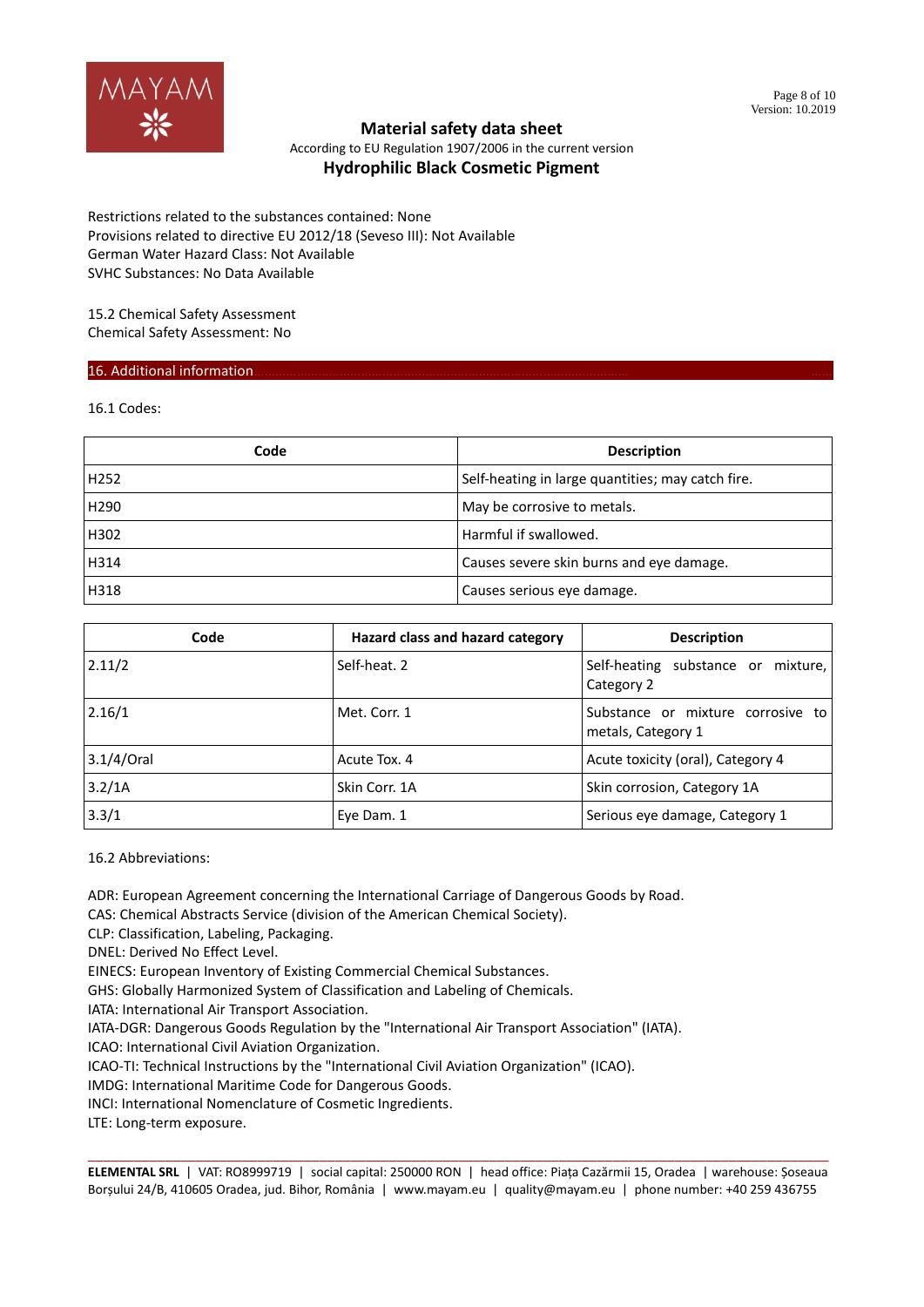

According to EU Regulation 1907/2006 in the current version **Hydrophilic Black Cosmetic Pigment**

PNEC: Predicted No Effect Concentration. RID: Regulation Concerning the International Transport of Dangerous Goods by Rail. STE: Short-term exposure. STEL: Short Term Exposure limit. STOT: Specific Target Organ Toxicity.

## **DECLARATION OF ALLERGENS**

7th Amendment to Directive 76/768/EC, annex III, part I (2003/15/EC)

| <b>INCI</b>                                               | <b>CAS</b>    | %                        |
|-----------------------------------------------------------|---------------|--------------------------|
| Alpha-Hexyl cinnamic aldehyde (HCA)                       | 101-86-0      |                          |
| Amyl cinnamic alcohol                                     | 101-85-9      | $\overline{\phantom{a}}$ |
| Amyl cinnamic aldehyde (ACA)                              | 122-40-7      |                          |
| Anisyl alcohol                                            | 105-13-5      |                          |
| Benzyl salicylate                                         | 118-58-1      |                          |
| Benzyl benzoate                                           | 120-51-4      |                          |
| Benzyl cinnamate                                          | 103-41-3      | $\overline{\phantom{a}}$ |
| Benzyl alcohol                                            | 100-51-6      |                          |
| Cinnamic alcohol                                          | 104-54-1      |                          |
| Cinnamic aldehyde                                         | 104-55-2      | $\overline{\phantom{a}}$ |
| Citral                                                    | 5392-40-5     |                          |
| Citronellol                                               | 106-22-9      |                          |
| Coumarin (2p-1-benzopyran-2-one)                          | 91-64-5       |                          |
| d-Limonene                                                | 5989-27-5     |                          |
| Eugenol                                                   | $97 - 53 - 0$ | $\overline{\phantom{a}}$ |
| Farnesol                                                  | 4602-84-0     |                          |
| Geraniol                                                  | 106-24-1      |                          |
| Lyral (Hydroxymethylpentyl cyclohexene carbaldoxaldehyde) | 31906-04-4    | $\overline{a}$           |
| Hydroxycitronellal                                        | 107-75-5      |                          |
| Isoeugenol                                                | $97 - 54 - 1$ |                          |
| alpha-Iso-methyl ionone                                   | 127-51-5      |                          |
| Linalool                                                  | 78-70-6       |                          |